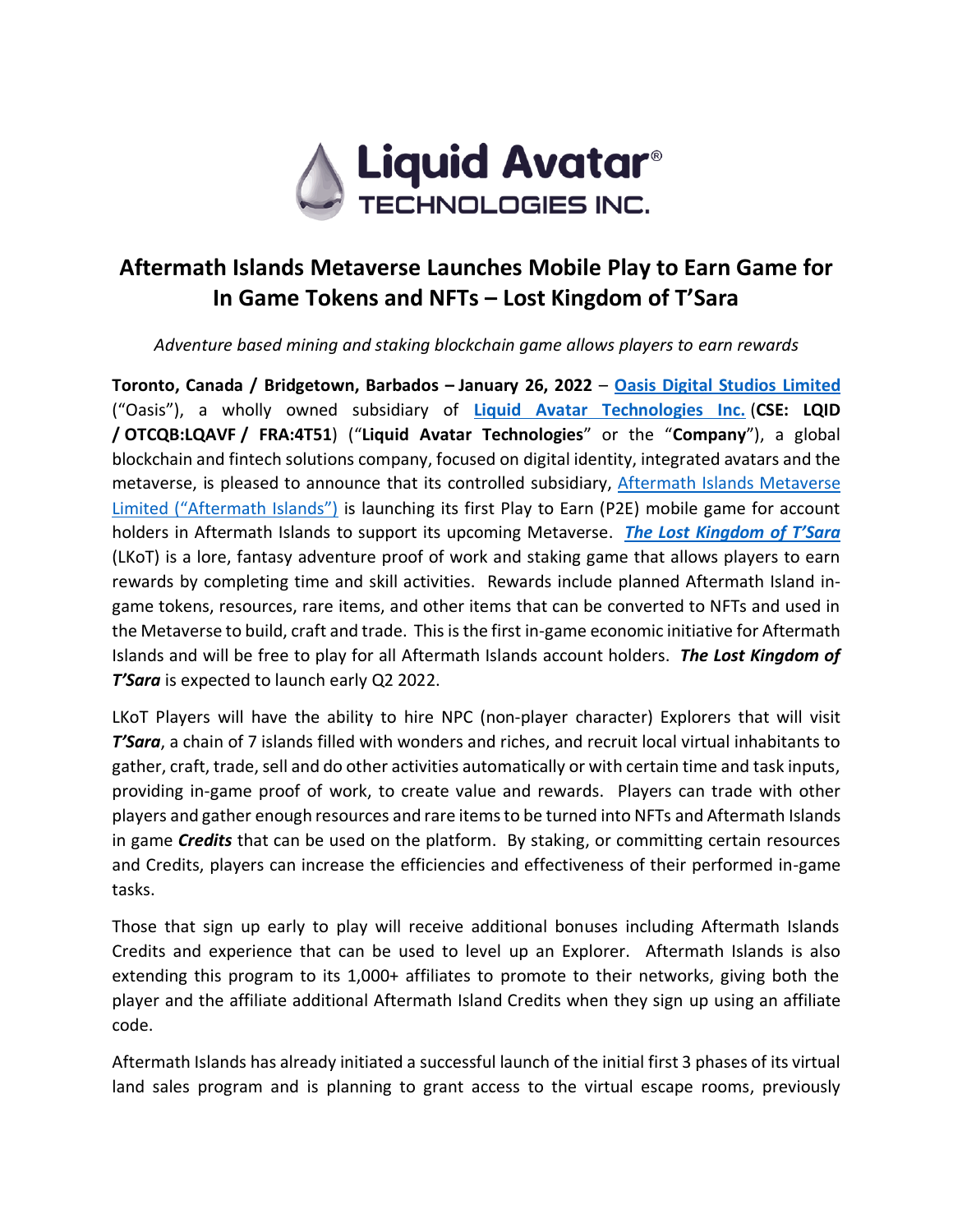announced, from several different quest points on islands and through the upcoming Aftermath Islands Explorers' League, a community center that will manage many operations and services for the Aftermath Islands Metaverse.

*"Aftermath Islands' free play to earn strategy and the launch of The Lost Kingdom of T'Sara further enhances our commitment to create a player-centric platform of Metaverse participants from all demographics allowing them to gather, create, build and collect in-game items, manage currencies and NFTs for a host of common to ultra-rare items," said David Lucatch, Managing Director Aftermath Islands Metaverse Limited, Oasis Digital Studios Limited and CEO of Liquid Avatar Technologies Inc. "By engaging proof of work and staking initiatives in LKoT, players can increase their holdings, earn great rewards and NFTs without any financial commitment, allowing anyone from around the world to participate in the Aftermath Islands Metaverse."*

Aftermath Islands is working with brands and agencies and welcomes the opportunity explore partnerships that will create new and interactive virtual experiences for players.

## *For information on Aftermath Islands and to receive updates from Oasis Digital Studios, please [click here](https://share.hsforms.com/1bSgqjoO8SjmF58FU9WhPyA4rqa5)*

*If you would like to join our mailing list and receive updates from Liquid Avatar Technologies, please [click here](https://hello.liquidavatar.com/liquid-avatar-updates)* 

### **About Aftermath Islands Metaverse Limited – [www.aftermathislands.com](https://aftermathislands.com/)**

Aftermath Islands Metaverse Limited is a Barbados corporation which is 50% owned and controlled by Oasis Digital Studios Limited, a wholly owned subsidiary of Liquid Avatar Technologies Inc.

Aftermath Islands as first described in the initial whitepaper published in 2017 and then subsequently updated, was based on the premise of a water-world with islands that represented destinations in a global virtual game. Since then, the Aftermath Islands Metaverse has evolved and now represents exciting themed based islands, communities, and estates where players can experience a wide range of virtual adventures and opportunities.

In Aftermath Islands' virtual world, users can buy, develop, trade, and sell Virtual Land (VL), property and assets, like buildings, crafted items, transport, and other items all through NFTs, a non-fungible token that represents the ownership of virtual and other assets. Each plot or parcel of VL is unique and owners get to choose what content they want to publish on their VL. This can range from simple scenery and structures to an interactive game, store, warehouse, dwelling, facility, or destination. Users can purchase VL as well as all other goods and services in Aftermath Islands with CREDITS, the current code name for in-game currency, fiat and other authorized currencies, coins, and tokens.

Aftermath Islands is a shared virtual world, much like the Metaverse described by author Ernest Cline in his science-fiction novels *Ready Player One and Ready Player Two*. Expected to launch mid-2022, Aftermath Islands will allow users to connect and interact with each other, create content, craft, participate in activities and quests and play games. Aftermath Islands will have a virtual economy where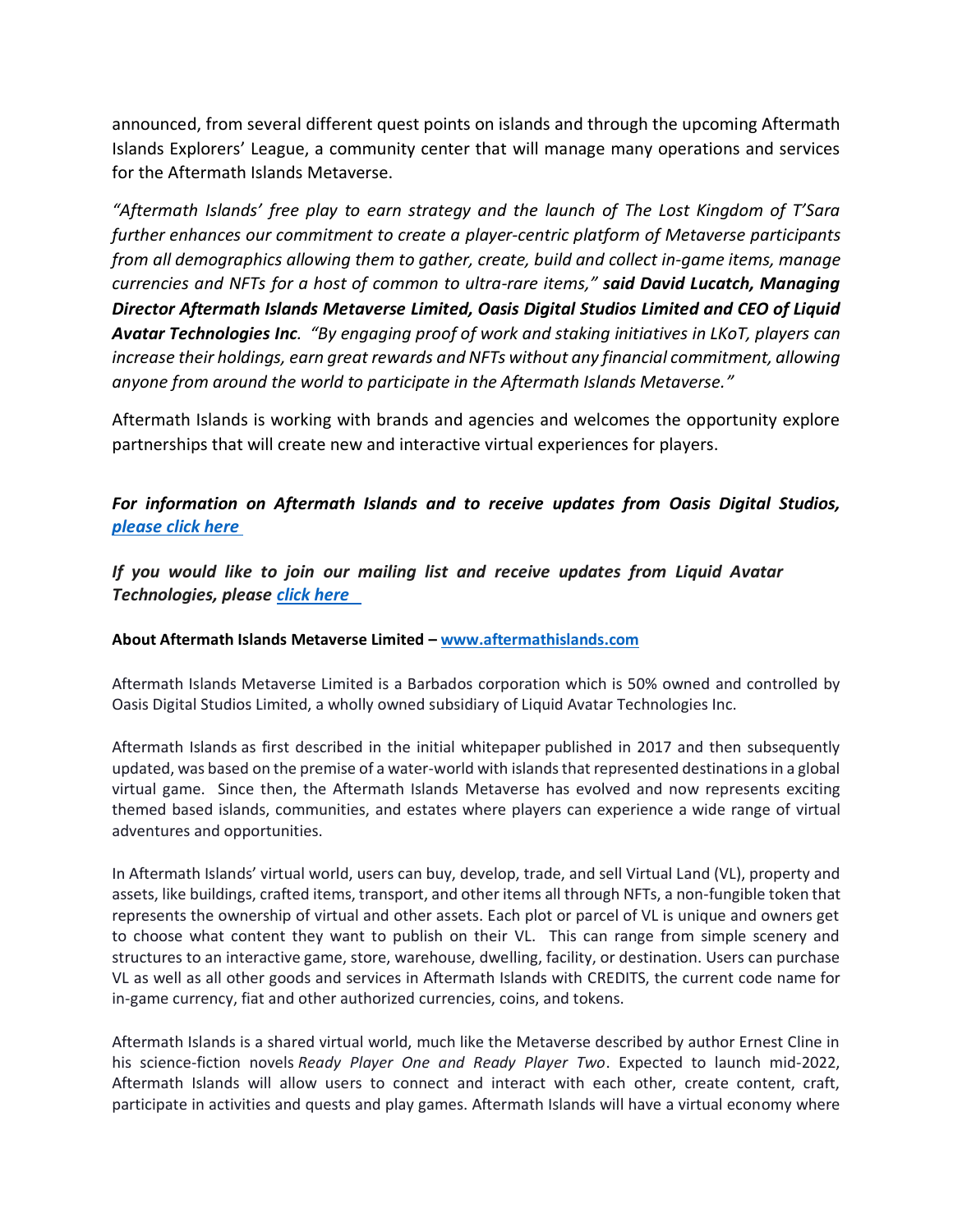users can engage in a myriad of in-world economic transactions as well as monetize the content, items, quests, and applications they build.

For more information about Aftermath Islands, please visit [www.aftermathislands.com](https://aftermathislands.com/)

#### **About Oasis Digital Studios Limited – [www.oasisdigitalstudios.com](https://oasisdigitalstudios.com/)**

Oasis Digital Studios Limited ("Oasis") brings together leading individuals and organizations in blockchain technology, computer graphics, augmented reality, entertainment, art, sports, gaming, music, media, comic book, memorabilia, and pop culture arenas to support the fast-paced and growing digital collectible and NFT marketplace. The Oasis business model is to create storytelling, experiential and collectible partnerships with artists, sports personalities, talent, brands, and commercial enterprises to create digital offerings and digital / physical product programs via digital collectibles and NFTs. Oasis uses multimedia, cinematics, animations, and other techniques to create unique products together with the latest Augmented Reality and virtual technologies to tell the Artist and Talent stories providing immersive experiences for Digital Collectibles and NFTs. The Oasis AR Enhanced NFT experience, powered by ImagineAR, will be available exclusively through the Liquid Avatar Mobile App, which features the ability for users to create digital icons that allow them to manage, control and create value from their biometrically verified digital identity, and is available on Google Play and in the Apple App Store.

#### **About Liquid Avatar Technologies Inc. – [www.liquidavatartechnologies.com](http://www.liquidavatartechnologies.com/)**

Liquid Avatar Technologies Inc. focuses on the verification, management and monetization of Self Sovereign Identity, empowering users to control and benefit from the use of their online identity.

The Liquid Avatar Mobile App, available in the Apple App Store and Google Play is a verified Self Sovereign Identity platform that empowers users to create high quality digital icons representing their online personas. These icons allow users to manage and control their digital identity and Verifiable Access and Identity Credentials, and to use Liquid Avatars to share public and permission based private data when they want and with whom they want.

The Liquid Avatar Verifiable Credentials Ecosystem (LAVCE) has been developed to support all participants in a digital credential ecosystem, including the Holder, Issuer and Verifier, using state-of-the-art blockchain and open standards technologies initially as a node on the Indicio Network. The Company is a voting and steering committee member of the Trust over IP Foundation, founding and steering committee member of Cardea, a Linux Foundation Public Health project, member of the Good Health Pass collaborative, DIACC, the Covid Credentials Initiative ("CCI"), The Linux Foundation and a founding member of the Lumedic Exchange.

The Company has a suite of early-stage revenue generating programs that support the Liquid Avatar Mobile App program, including KABN KASH, a cash back and reward program that has over 500 leading online merchants and is working to release its own branded network payment card.

The Company's subsidiary, [Oasis Digital Studios,](http://www.oasisdigitalstudios.com/) is a creative and development agency that supports a wide range of artists, talent, and enterprises with Non-Fungible Token (NFT) solutions and has acquired 50% and control of the [Aftermath Islands](http://www.aftermathislands.com/) Metaverse program.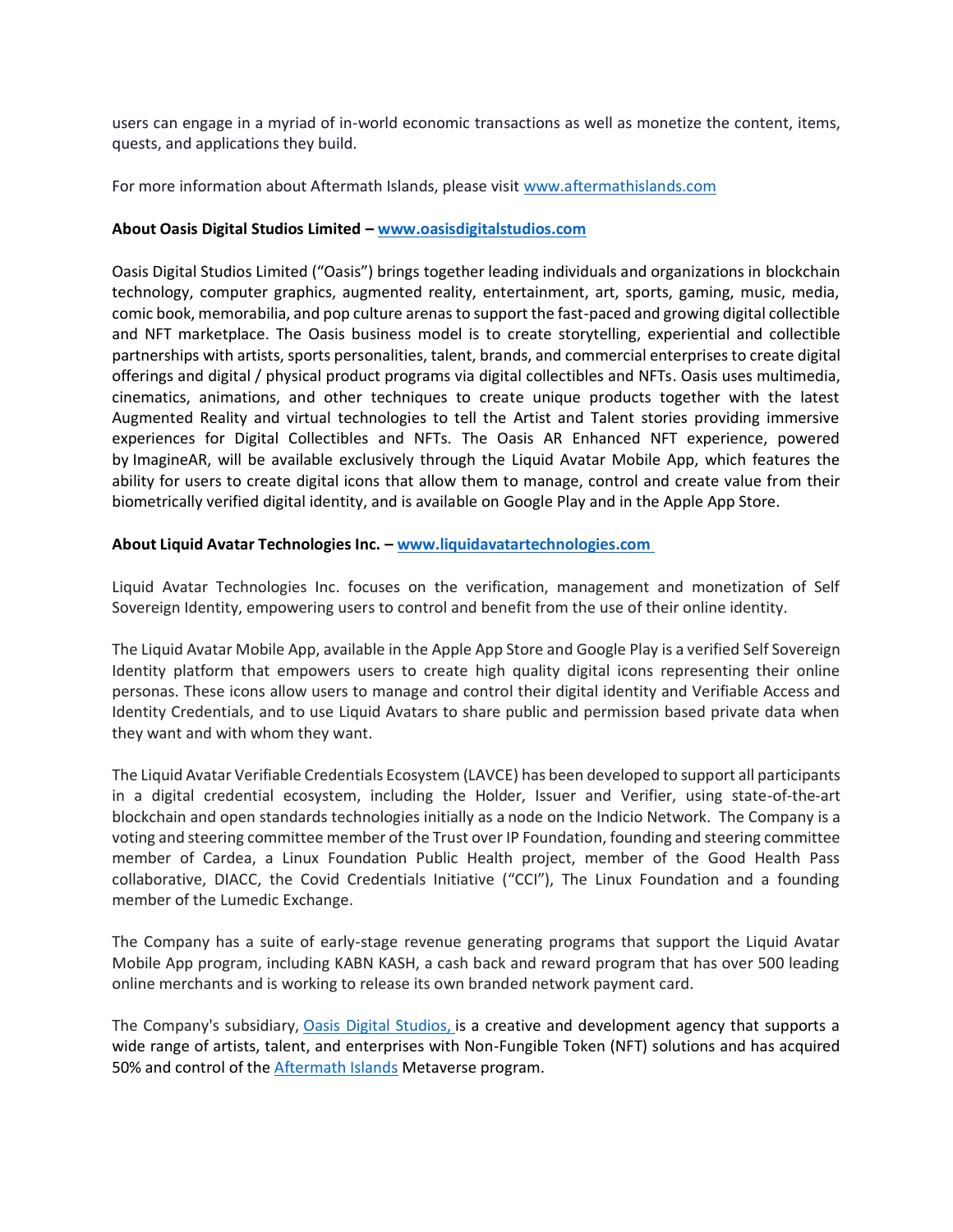Liquid Avatar Technologies Inc. is publicly listed on the Canadian Securities Exchange (CSE) under the symbol "LQID" (CSE:LQID).

The Company also trades in the United States, on the OTCQB under the symbol "LQAVF" and in Frankfurt under the symbol "4T51".

If you have not already joined our mailing list and would like to receive updates on Liquid Avatar Technologies Inc., please [click here](https://hello.liquidavatar.com/liquid-avatar-updates) to join!

For more information, please visit [www.liquidavatartechnologies.com](http://www.liquidavatartechnologies.com/)

**For further information, please contact:** David Lucatch Chief Executive Officer 647-725-7742 Ext. 701 [ir@liquidavatar.com](mailto:ir@liquidavatar.com)

#### **US and Canadian Media Contact**: Nicole Rodrigues NRPR Group [nicole@nrprgroup.com](mailto:nicole@nrprgroup.com)

*The CSE has not reviewed and does not accept responsibility for the adequacy or accuracy of this release.*

*All websites referred to are expressly not incorporated by reference into this press release.*

#### **Forward-Looking Information and Statements**

This press release contains certain "forward-looking information" within the meaning of applicable Canadian securities legislation and may also contain statements that may constitute "forward-looking statements" within the meaning of the safe harbor provisions of the United States Private Securities Litigation Reform Act of 1995. Such forward-looking information and forward-looking statements are not representative of historical facts or information or current condition, but instead represent only the Company's beliefs regarding future events, plans or objectives, many of which, by their nature, are inherently uncertain and outside of the Company's control. Generally, such forward-looking information or forward-looking statements can be identified by the use of forward-looking terminology such as "plans", "expects" or "does not expect", "is expected", "budget", "scheduled", "estimates", "forecasts", "intends", "anticipates" or "does not anticipate", or "believes", or variations of such words and phrases or may contain statements that certain actions, events or results "may", "could", "would", "might" or "will be taken", "will continue", "will occur" or "will be achieved".

The forward-looking information and forward-looking statements contained herein include, but is not limited to, statements regarding the future launch of sales of digital and physical collectibles, Non-Fungible Tokens and other related products through Oasis Digital Studios and / or its clients, partners and other service providers, planned in-game tokens, an integrated offering engine, statements regarding the future capabilities of LAVCE or the operation of an Indicio Network Node, statements suggesting LAVCE or an Indicio Network Node ("Company Services") will be successfully launched and integrated into the Liquid Avatar platform and partner programs, information concerning the timing for the launch of Liquid Avatar apps, the plans for future features of the Liquid Avatar apps, expected geographic expansion, the ability of